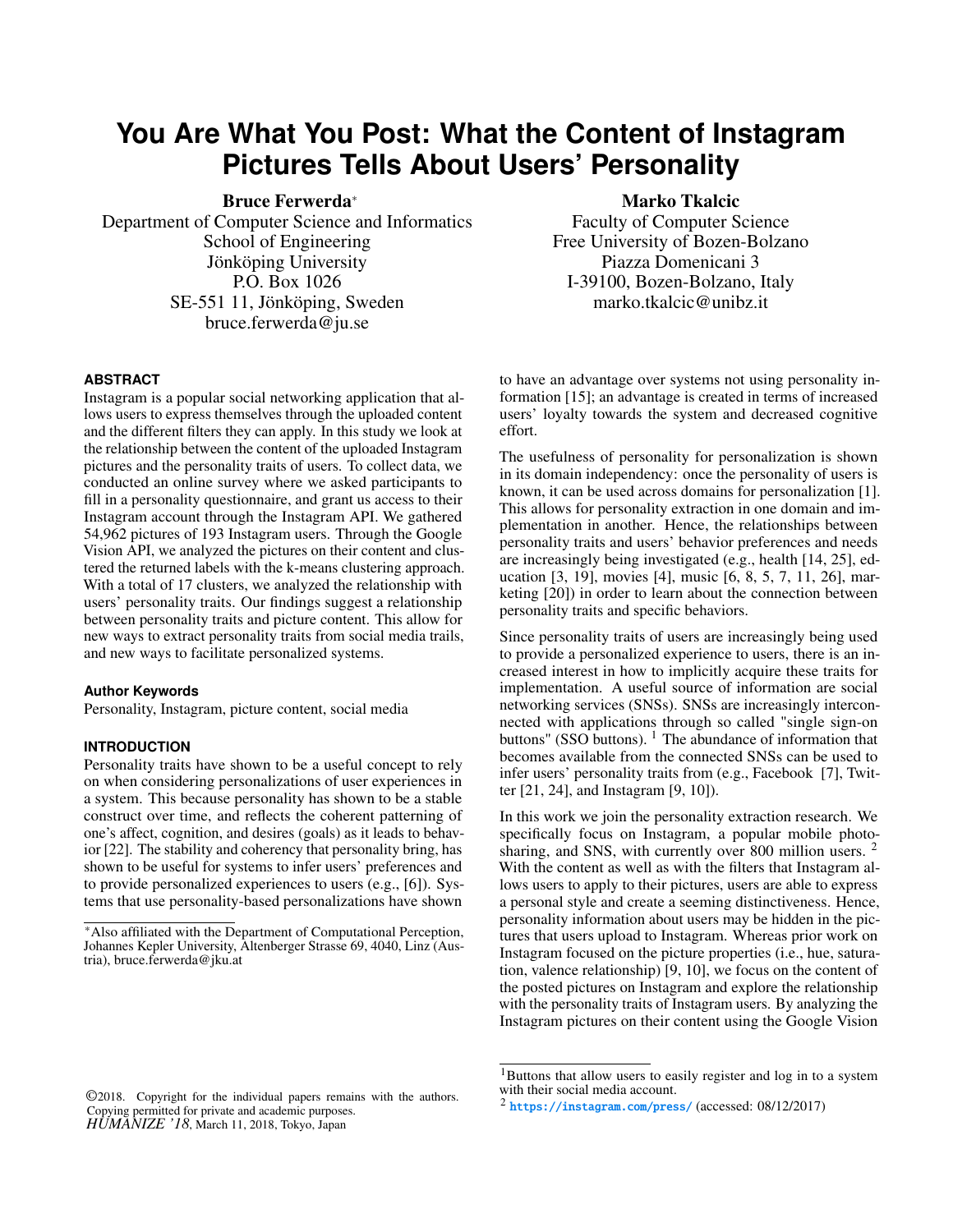API $<sup>3</sup>$  $<sup>3</sup>$  $<sup>3</sup>$ , we were able to find distinct correlations between users'</sup> personality traits and the content of the pictures they post on Instagram.

### **RELATED WORK**

There is an increasing body of work that looks at how to implicitly acquire personality traits of users. Since all kind of information can relate to personality traits, even information that is not directly relevant for a specific purpose may contain information that is useful for the extraction of personality (e.g., Facebook [\[7\]](#page-3-9), Twitter [\[21,](#page-4-3) [24\]](#page-4-4), and Instagram [\[9,](#page-3-12) [10\]](#page-3-13)). The increased connectedness between SNSs and applications through SSO buttons provide an abundance of information that can be exploited to implicitly acquire personality traits of users.

Quercia et al. [\[21\]](#page-4-3) looked at Twitter profiles and were able to predict users' personality traits by using their number of followers, following, and listed counts. With these three characteristics they were able to predict personality scores with a root-mean-square error 0.88 on a [1,5] scale. Similar work has been done by Golbeck, Robles, and Turner [\[13\]](#page-3-14) on Facebook profiles. They mainly looked at the sentiment of posted content and were able to create a reliable personality predictor with that information. A more comprehensive work on the prediction of personality and other user characteristics using Facebook likes has been proposed by Kosinski, Stillwell and Graepel [\[18\]](#page-3-15).

Besides posted content on SNSs, the characteristics of pictures has shown to consist of personality information as well. Celli, Bruni, and Lepri [\[2\]](#page-3-16) showed that Facebook profile pictures consist of indicators of users' personality. An extension of this work has been recently published [\[23\]](#page-4-5). Work of Ferwerda, Schedl, and Tkalcic [\[12,](#page-3-17) [10\]](#page-3-13) on Instagram pictures, showed that the way filters are applied to create a certain distinctiveness that can be used to predict personality traits of the poster.

In this work we expand the work of Ferwerda et al. [\[12,](#page-3-17) [10\]](#page-3-13) on Instagram pictures. Instead of looking at the picture characteristics (i.e., how filters are applied), we look at the posted content itself.

#### **METHOD**

To investigate the relationship between personality traits and picture features, we asked participants to fill in the 44-item BFI personality questionnaire (5-point Likert scale; Disagree strongly - Agree strongly [\[16\]](#page-3-18)). The questionnaire includes questions that aggregate into the five basic personality traits of the FFM. Additionally, we asked participants to grant us access to their Instagram account through the Instagram API, in order to crawl their pictures.

We recruited 233 participants through Amazon Mechanical Turk, a popular recruitment tool for user-experiments [\[17\]](#page-3-19). Participation was restricted to those located in the United States, and also to those with a very good reputation ( $\geq$ 95% HIT approval rate and  $\geq$ 1000 HITs approved)<sup>[4](#page-1-1)</sup> to avoid careless

```
3
https://cloud.google.com/vision/
```
<span id="page-1-1"></span><sup>4</sup>HITs (Human Intelligence Tasks) represent the assignments a user has participated in on Amazon Mechanical Turk prior to this study.

contributions. Several control questions were used to filter out fake and careless entries. This left us with 193 completed and valid responses. Age (18-64, median 30) and gender (104 male, 89 female) information indicated an adequate distribution. Pictures of each participant were crawled after the study. This resulted in a total of 54,962 pictures.

To analyze the content of the pictures, we used the Google Vision API. The Google Vision API uses a deep neural network to analyze the pictures and assign tags ("description") with a confidence level ("score":  $r \in [0,1]$ ) to classify the content (example given in Listing [1\)](#page-1-2).

```
1 [{
2 "score": 0.8734813,
3 "mid": "/m/06__v",
4 " description ": " snowboard "
5 }, {
6 "score": 0.8640924,
7 "mid": "/m/01fklc",
8 " description": "pink"
9 }, {
10 "score": 0.81754106,
11 "mid": "/m/0bpn3c2",
12 " description": " skateboarding
            equipment and supplies"
13 }, {
14 "score": 0.8131781,
15 "mid": "/m/06_fw",
16 " description": "skateboard"
17 }, {
18 "score": 0.7329241,
19 "mid": "/m/05y5lj",
20 " description ": "sports equipment
            "
  }, {
22 "score": 0.64866644,
23 "mid": "/m/02nnq5",
24 " description ": " longboard "
25 }]
```
Listing 1. Example JSON file returned by the Google Vision API for one picture

Using the Google Vision API, we were able to retrieve 4090 unique labels from the Instagram pictures. In order to create an initial clustering of the labels, we used a k-means clustering method that is applied to the vectors that represent the terms in the joint vector space. The vectors were generated with the doc2vec approach using a set of embeddings that are pre-trained on the English Wikipedia<sup>[5](#page-1-3)</sup>. Using this method we collated the labels into 400 clusters. <sup>[6](#page-1-4)</sup> After that, the output of the k-means was manually checked and the clusters were further (manually) collated into similar categories. This resulted into 17 categories representing:

#### <span id="page-1-3"></span>5 <https://github.com/jhlau/doc2vec>

<span id="page-1-4"></span><sup>6</sup>The k-means clustering method allows for setting a parameter for the number of clusters to be forced. Different number of clusters were tried out. Setting the k-means to automatically define 400 clusters resulted in clusters with least errors in clustering the labels.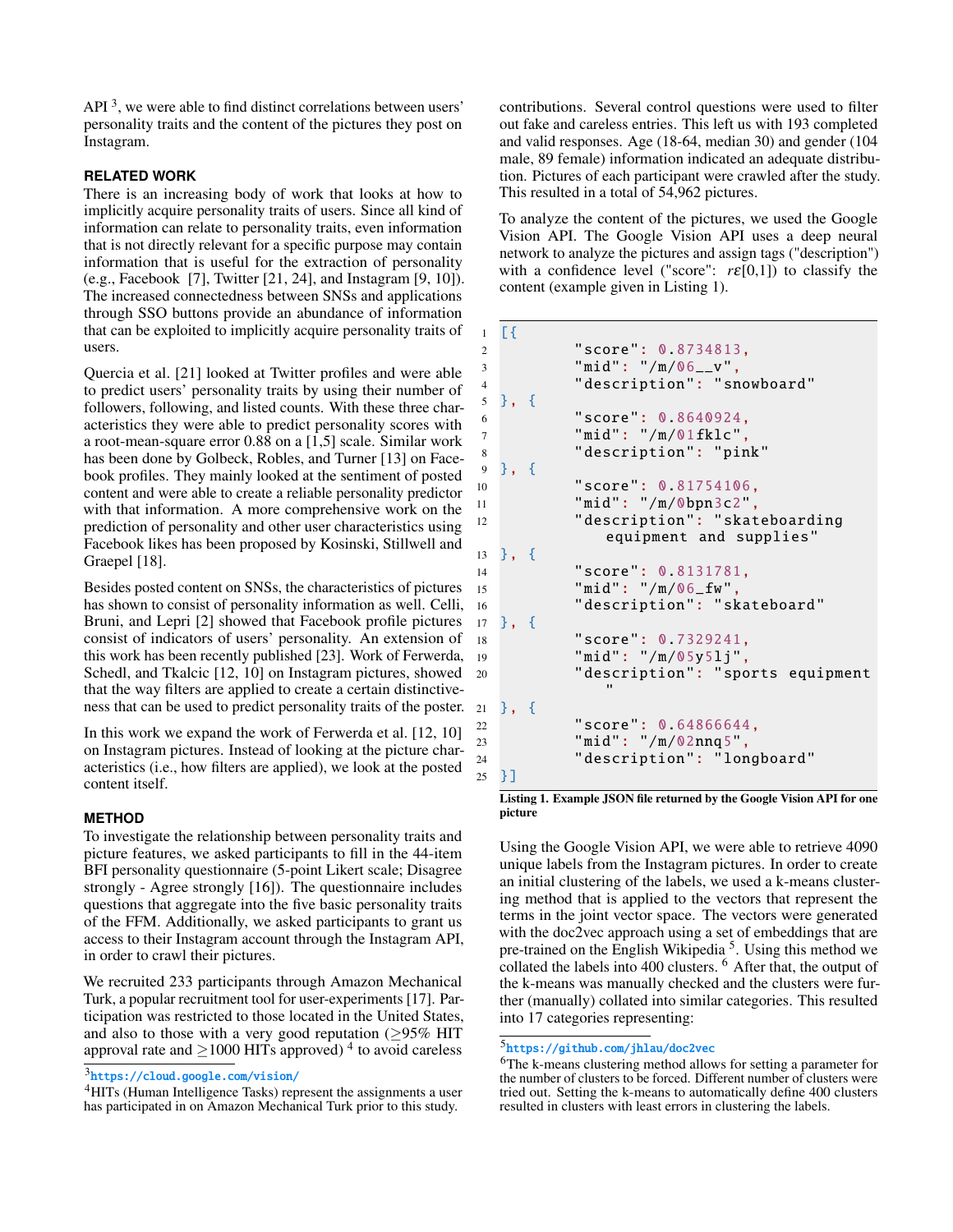1. Architecture

2. Body parts

- 3. Clothing
- 4. Music instruments
- 5. Art
- 6. Performances
- 7. Botanical
- 8. Cartoons
- 9. Animals
- 10. Foods
- 11. Sports
- 12. Vehicles
- 13. Electronics
- 14. Babies
- 15. Leisure
- 16. Jewelry
- 17. Weapons

For each participant, we accumulated the number of category occurrences in their Instagram picture-collection. Since the number of Instagram pictures in each picture-collection is different, we normalized the number of category occurrences to represent a range of  $r \in [0,1]$ . This in order to be able to compare users with differences in the total amount of pictures.

#### **RESULTS**

We used the Spearman's correlation analysis to analyze the correlations between the picture content categories and personality traits. Alpha levels were adjusted using the Bonferroni correction to limit the chances of a Type I error. The reported significant results adhere to alpha levels of *p* <.001 (see Table [1\)](#page-2-0). Several correlations were found that indicate a higher usage of posting pictures with a certain content depending on personality traits. The correlations between the picture content categories and personality traits are discussed below.

Openness to experience: Openness to experience was found to correlate with the music instruments category (category #4). This shows that those scoring high in the openness to experience trait in general post more pictures consisting of music instruments.

Conscientiousness: A positive correlation was found between conscientiousness and the categories #3 (clothing) and #11 (sports). This indicates that conscientious participants more frequently shared pictures consisting of content with clothing or sports.

|    | O        | C        | E        | A        | N        |
|----|----------|----------|----------|----------|----------|
| 1  | $-0.009$ | $-0.009$ | 0.044    | $-0.002$ | $-0.043$ |
| 2  | $-0.039$ | $-0.075$ | 0.023    | 0.115    | 0.108    |
| 3  | 0.040    | 0.148    | 0.110    | 0.234    | -0.184   |
| 4  | 0.156    | 0.133    | 0.034    | 0.049    | $-0.081$ |
| 5  | 0.048    | $-0.003$ | 0.122    | 0.111    | $-0.065$ |
| 6  | 0.105    | 0.113    | 0.088    | 0.051    | $-0.027$ |
| 7  | 0.002    | $-0.034$ | $-0.074$ | 0.099    | 0.057    |
| 8  | 0.027    | $-0.040$ | 0.053    | 0.050    | $-0.076$ |
| 9  | 0.008    | $-0.003$ | $-0.008$ | $-0.015$ | 0.112    |
| 10 | $-0.069$ | 0.027    | $-0.012$ | $-0.029$ | $-0.016$ |
| 11 | $-0.087$ | 0.156    | 0.023    | $-0.003$ | $-0.135$ |
| 12 | $-0.067$ | 0.054    | 0.024    | 0.054    | $-0.028$ |
| 13 | $-0.057$ | 0.097    | 0.167    | 0.062    | $-0.132$ |
| 14 | $-0.009$ | 0.024    | $-0.026$ | 0.010    | 0.058    |
| 15 | $-0.042$ | 0.112    | 0.085    | 0.180    | $-0.124$ |
| 16 | $-0.055$ | $-0.070$ | $-0.052$ | -0.017   | 0.188    |
| 17 | 0.009    | 0.096    | $-0.019$ | 0.041    | 0.032    |

<span id="page-2-0"></span>Table 1. Spearman's correlation between picture content categories and personality traits. Significant correlations after Bonferroni correction are shown in boldface  $(p < .001)$ .

Extraversion: We found a correlation between electronics (category #13) and extraversion. Extraverts tend to post pictures on their Instagram account consisting of electronics.

Agreeableness: Positive correlations were found between agreeableness and the the categories #3 (clothing) and #15 (leisure). This means that the Instagram picturecollections of agreeable participants consist of pictures with clothing or leisure content.

Neuroticism: A negative correlation was found with category #3 (clothing) and a positive correlation was found with category #16 (jewelry) and those scoring high on neuroticism. The results show that people who score high on neuroticism tend to have less pictures with clothing content, but in general have more content with jewelry.

## **CONCLUSION AND OUTLOOK**

We found the content of Instagram picture features to be correlated with personality. A summary of the correlations between the picture content and personality traits can be found in Table [2.](#page-2-1)

| <b>Personality</b>     | <b>Picture content</b> |
|------------------------|------------------------|
| Openness to experience | Music instruments      |
| Conscientiousness      | Clothing, sports       |
| Extraversion           | Electronics            |
| Agreeableness          | Clothing, leisure      |
| Neuroticism            | Clothing (-), jewelry  |

<span id="page-2-1"></span>Table 2. Interpretation and summary of the correlations found between personality traits and picture properties. Unless indicated with "(-)," the results indicate positive correlations. The content correlations apply for the pictures of participants who score high in the respective personality trait.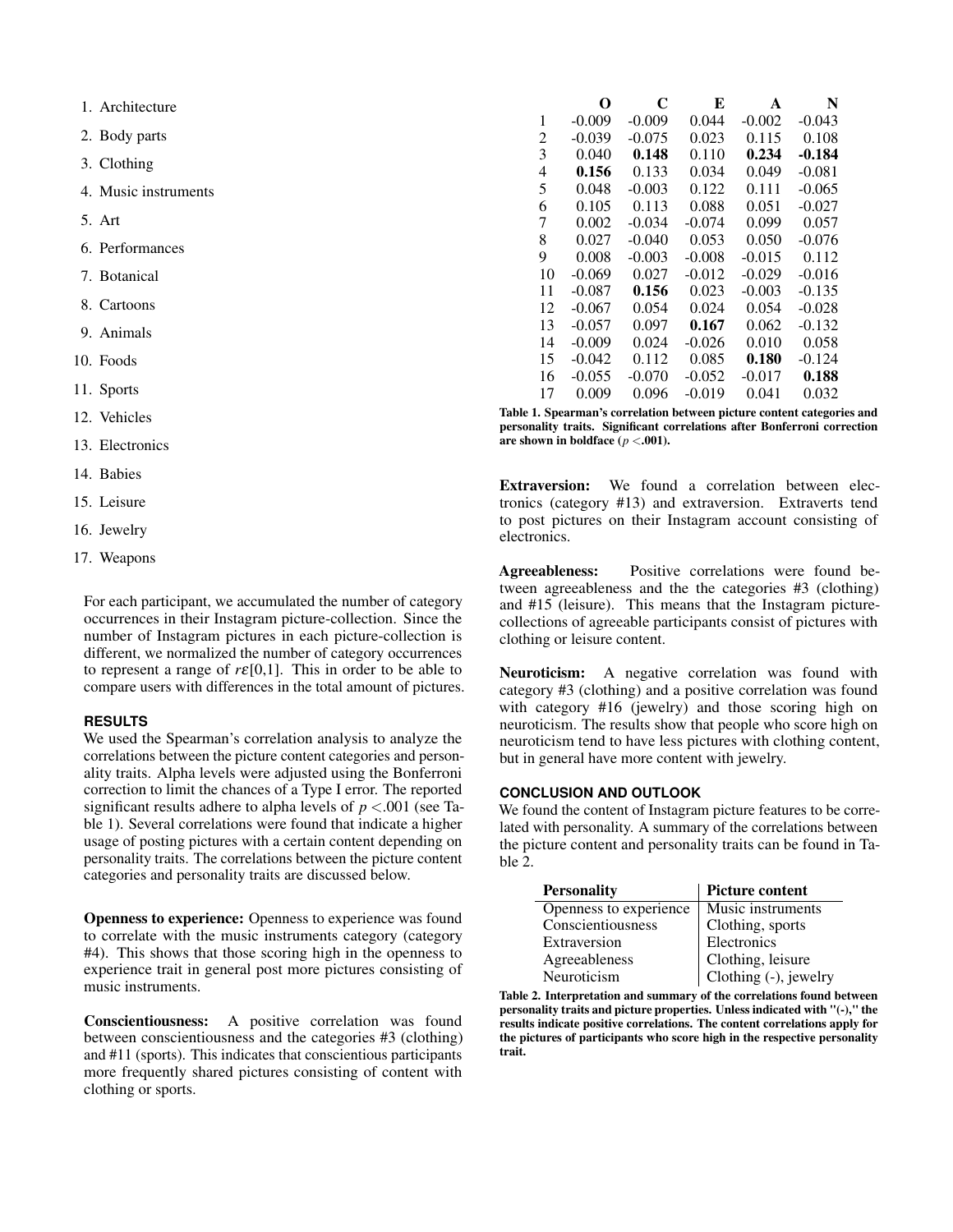The identification of the correlations between image categories and user personality is the first step towards unobtrusive personality detection and personalization. In future work we plan to use the automatically detected categories as features for the unobtrusive prediction of personality using machine learning techniques. With this work we are complementing prior work of Ferwerda et al. [\[12,](#page-3-17) [10\]](#page-3-13) in which they used the picture properties of Instagram pictures to find relations with personality traits as well creating a predictive model of personality traits. Future work will focus on combining the relevant picture features of prior work with the categories that we laid out in this work to improve the predictive models that can be created for personality prediction.

## **ACKNOWLEDGEMENTS**

We would like to thank Marcin Skowron for his help and expertise on processing the data into clusters.

# <span id="page-3-2"></span>**REFERENCES**

- 1. Iván Cantador, Ignacio Fernández-Tobías, and Alejandro Bellogín. 2013. Relating personality types with user preferences in multiple entertainment domains. In *CEUR Workshop Proceedings*. Shlomo Berkovsky.
- <span id="page-3-16"></span>2. Fabio Celli, Elia Bruni, and Bruno Lepri. 2014. Automatic personality and interaction style recognition from facebook profile pictures. In *Proceedings of the 22nd ACM international conference on Multimedia*. ACM, 1101–1104.
- <span id="page-3-4"></span>3. Guanliang Chen, Dan Davis, Claudia Hauff, and Geert-Jan Houben. 2016. On the impact of personality in massive open online learning. In *Proceedings of the 2016 conference on user modeling adaptation and personalization*. ACM, 121–130.
- <span id="page-3-6"></span>4. Li Chen, Wen Wu, and Liang He. 2013. How personality influences users' needs for recommendation diversity?. In *CHI'13 Extended Abstracts on Human Factors in Computing Systems*. ACM, 829–834.
- <span id="page-3-8"></span>5. Bruce Ferwerda, Mark Graus, Andreu Vall, Marko Tkalcic, and Markus Schedl. 2016. The influence of users' personality traits on satisfaction and attractiveness of diversified recommendation lists. In *4 th Workshop on Emotions and Personality in Personalized Systems (EMPIRE) 2016*. 43.
- <span id="page-3-0"></span>6. Bruce Ferwerda and Markus Schedl. 2014. Enhancing Music Recommender Systems with Personality Information and Emotional States: A Proposal.. In *UMAP Workshops*.
- <span id="page-3-9"></span>7. Bruce Ferwerda and Markus Schedl. 2016. Personality-Based User Modeling for Music Recommender Systems. In *Joint European Conference on Machine Learning and Knowledge Discovery in Databases*. Springer, 254–257.
- <span id="page-3-7"></span>8. Bruce Ferwerda, Markus Schedl, and Marko Tkalcic. 2015a. Personality & Emotional States: Understanding Users' Music Listening Needs.. In *UMAP Workshops*.
- <span id="page-3-12"></span>9. Bruce Ferwerda, Markus Schedl, and Marko Tkalcic. 2015b. Predicting personality traits with instagram

pictures. In *Proceedings of the 3rd Workshop on Emotions and Personality in Personalized Systems 2015*. ACM, 7–10.

- <span id="page-3-13"></span>10. Bruce Ferwerda, Markus Schedl, and Marko Tkalcic. 2016. Using instagram picture features to predict users' personality. In *International Conference on Multimedia Modeling*. Springer, 850–861.
- <span id="page-3-10"></span>11. Bruce Ferwerda, Marko Tkalcic, and Markus Schedl. 2017. Personality Traits and Music Genres: What Do People Prefer to Listen To?. In *Proceedings of the 25th Conference on User Modeling, Adaptation and Personalization*. ACM, 285–288.
- <span id="page-3-17"></span>12. Bruce Ferwerda, Emily Yang, Markus Schedl, and Marko Tkalcic. 2015. Personality traits predict music taxonomy preferences. In *Proceedings of the 33rd Annual ACM Conference Extended Abstracts on Human Factors in Computing Systems*. ACM, 2241–2246.
- <span id="page-3-14"></span>13. Jennifer Golbeck, Cristina Robles, and Karen Turner. 2011. Predicting personality with social media. In *CHI'11 extended abstracts on human factors in computing systems*. ACM, 253–262.
- <span id="page-3-3"></span>14. Sajanee Halko and Julie A Kientz. 2010. Personality and persuasive technology: an exploratory study on health-promoting mobile applications. In *International Conference on Persuasive Technology*. Springer, 150–161.
- <span id="page-3-1"></span>15. Rong Hu and Pearl Pu. 2009. Acceptance issues of personality-based recommender systems. In *Proceedings of the third ACM conference on Recommender systems*. ACM, 221–224.
- <span id="page-3-18"></span>16. Oliver P John and Sanjay Srivastava. 1999. The Big Five trait taxonomy: History, measurement, and theoretical perspectives. *Handbook of personality: Theory and research* 2, 1999 (1999), 102–138.
- <span id="page-3-19"></span>17. Aniket Kittur, Ed H Chi, and Bongwon Suh. 2008. Crowdsourcing user studies with Mechanical Turk. In *Proceedings of the SIGCHI conference on human factors in computing systems*. ACM, 453–456.
- <span id="page-3-15"></span>18. Michal Kosinski, David Stillwell, and Thore Graepel. 2013. Private traits and attributes are predictable from digital records of human behavior. *Proceedings of the National Academy of Sciences of the United States of America* 110, 15 (mar 2013), 5802–5. DOI: <http://dx.doi.org/10.1073/pnas.1218772110>
- <span id="page-3-5"></span>19. Michael J Lee and Bruce Ferwerda. 2017. Personalizing online educational tools. In *Proceedings of the 2017 ACM Workshop on Theory-Informed User Modeling for Tailoring and Personalizing Interfaces*. ACM, 27–30.
- <span id="page-3-11"></span>20. S C Matz, M Kosinski, G Nave, and D J Stillwell. 2017. Psychological targeting as an effective approach to digital mass persuasion. *Proceedings of the National Academy of Sciences* 114, 48 (nov 2017), 12714–12719. DOI: <http://dx.doi.org/10.1073/pnas.1710966114>